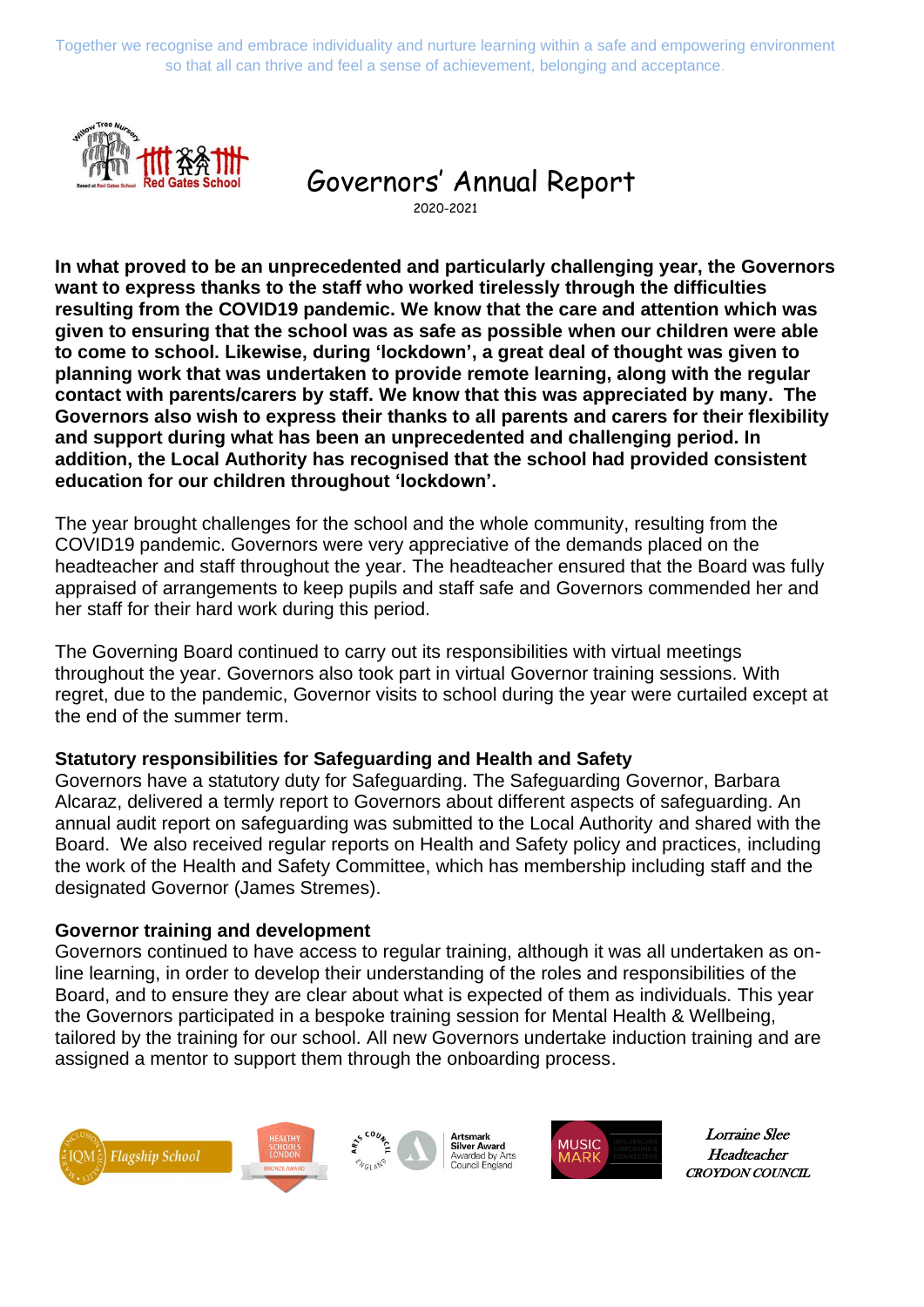Together we recognise and embrace individuality and nurture learning within a safe and empowering environment so that all can thrive and feel a sense of achievement, belonging and acceptance.

### **Changes to committee structure**

This year the Governing board established two sub-committees. These committees were 1) the Finance, Premises, Staffing Committee, Chaired by Ben Rodin and 2) the Curriculum, Standards and Community Committee, co-Chaired by Barbara Alcaraz and Sarah Erridge.

### **Changes in personnel (inc Clerk), roles and responsibilities**

During the year, two co-opted governors resigned. Gillian McPartlin is moving out of the area and Paul Oshisanya found it difficult to manage the demands of his work with his commitment to the Board. After a very encouraging recruitment process, we are delighted to have appointed Anne-Marie Brown to the Governing Board as a Local Authority Governor to replace Paul Oshisanya and look forward to the nomination process to appoint Gillian's successor to the board in September 2021. At the end of the year we said goodbye to the Chair of the Governing board, Susan Powell, who stepped down at the end of her four-year term. A nomination process for Susan's successor will take place in September 2021, with the co-Vice Chair's assuming the position of interim co-Chairs until this time. Finally, our Clerk David Laird made the decision to relocate to Ireland and as such the Governing Board appointed Mel Brown as its new Clerk. The governors would like to express their thanks to our departing Chair and governors, who made significant contributions whilst in their roles.

#### **What were the significant challenges for the Governing Board in 2020/2021?**

As the pandemic continued, Governors continued meetings online. With the last in-person meeting at school being in March 2020. Whilst there are advantages and disadvantages to meeting online, the governors the lack of face-to-face meetings helped them to get to know their schools better. It was also particularly challenging for new Governors who were not able to visit the school to support the introduction to their roles. There was also a tendency for online meetings to make informal discussion harder. This lack of informality may make relationship-building harder.

#### **How were the challenges met?**

Moving forward Full Governing Board meetings will take place in person at the school and Committee meetings will remain virtual. There are also plans to invite Governors to the school on separate occasions to be shown around and have a specially devised programme to reintegrate into the school.

# **In the coming year (2021 - 2022) our priorities are**:

During the forthcoming year the Governors will be focussed on supporting the school in the following ways:

- To continue to support the school as it recovers from the COVID-19 pandemic and begin to conduct in-person visits where possible.
- To continue to be rigorous in our financial oversight of the school's budget in both the short and longer term, ensuring that the budget is well spent, fulfilling the criteria of best value, so allowing us to implement the priorities set out in our School Improvement Plan, whilst also ensuring long-term financial stability;





Lorraine Slee Lorraine Slee Headteacher Headteacher CROYDON COU CROYDON COUNCIL